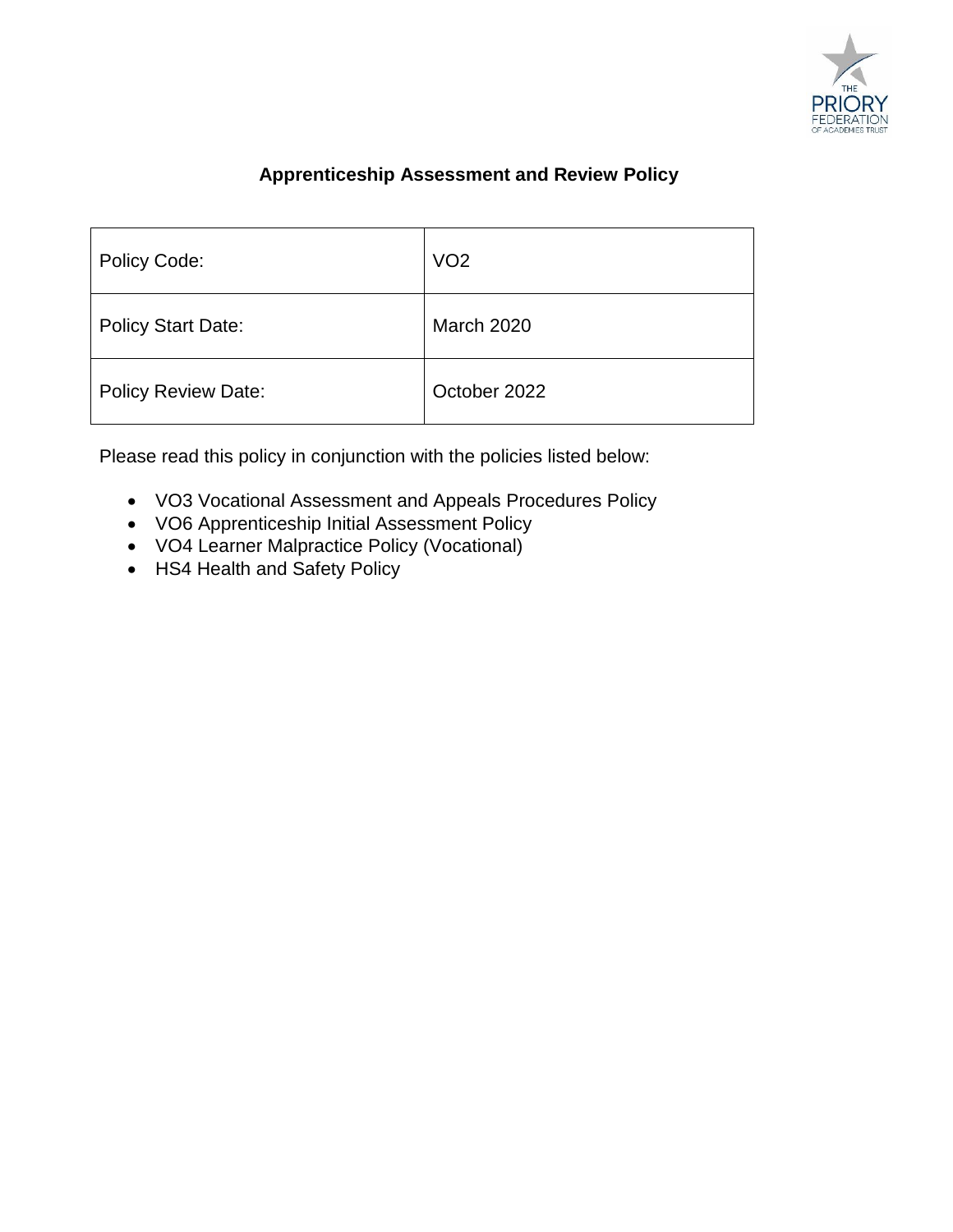

### **1 Policy Statement**

- 1.1 The policy applies to all staff at The Priory Federation of Academies Trust and outlines any procedure for the Apprenticeship Assessment and Review.
- 1.2 References to the Trust or Academy within this policy specifically include all primary, secondary and special academies within the Trust, as well as Robert De Cheney Boarding House, the Early Years setting at the Priory Witham Academy, Priory Training, Priory Apprenticeships, Lincolnshire Teaching School Alliance and the Lincolnshire Teaching School Alliance SCITT.
- 1.3 This policy does not form part of any member of staff's contract of employment and it may be amended at any time.
- 1.4 The Trust is committed to leading a mentally healthy organisation, which includes a commitment to and promotion of emotional wellbeing and mental health. Therefore, all Trust policies and procedures ensure this commitment is incorporated in order to support all staff and students. Members of staff are encouraged to speak to their line managers, and students are encouraged to speak to any member of staff, if they feel any part of this policy would affect their emotional wellbeing and mental health. Any such comments should be passed to the Trust's HR department (via [FederationHR@prioryacademies.co.uk\)](mailto:FederationHR@prioryacademies.co.uk) for appropriate consideration at the next available point in the policy review cycle.

#### **2 Roles, Responsibilities and Implementation**

- 2.1 The Pay, Performance and HR Committee has overall responsibility for the effective operation of this policy and for ensuring compliance with the relevant statutory framework. This committee delegates day-to-day responsibility for operating the policy and ensuring its maintenance and review to the Human Resources Director
- 2.2 Leaders and Managers have a specific responsibility to ensure the fair application of this policy and all member of staff are responsible for supporting colleagues and ensuring its success.

#### **3 Aims and Objectives of the Policy**

#### 3.1 **Aims**

The Priory Federation of Academies Trust (The Trust) is committed to ensuring that standards of assessment for the array of apprenticeship frameworks are consistent, transparent and in line with the requirements of our awarding bodies.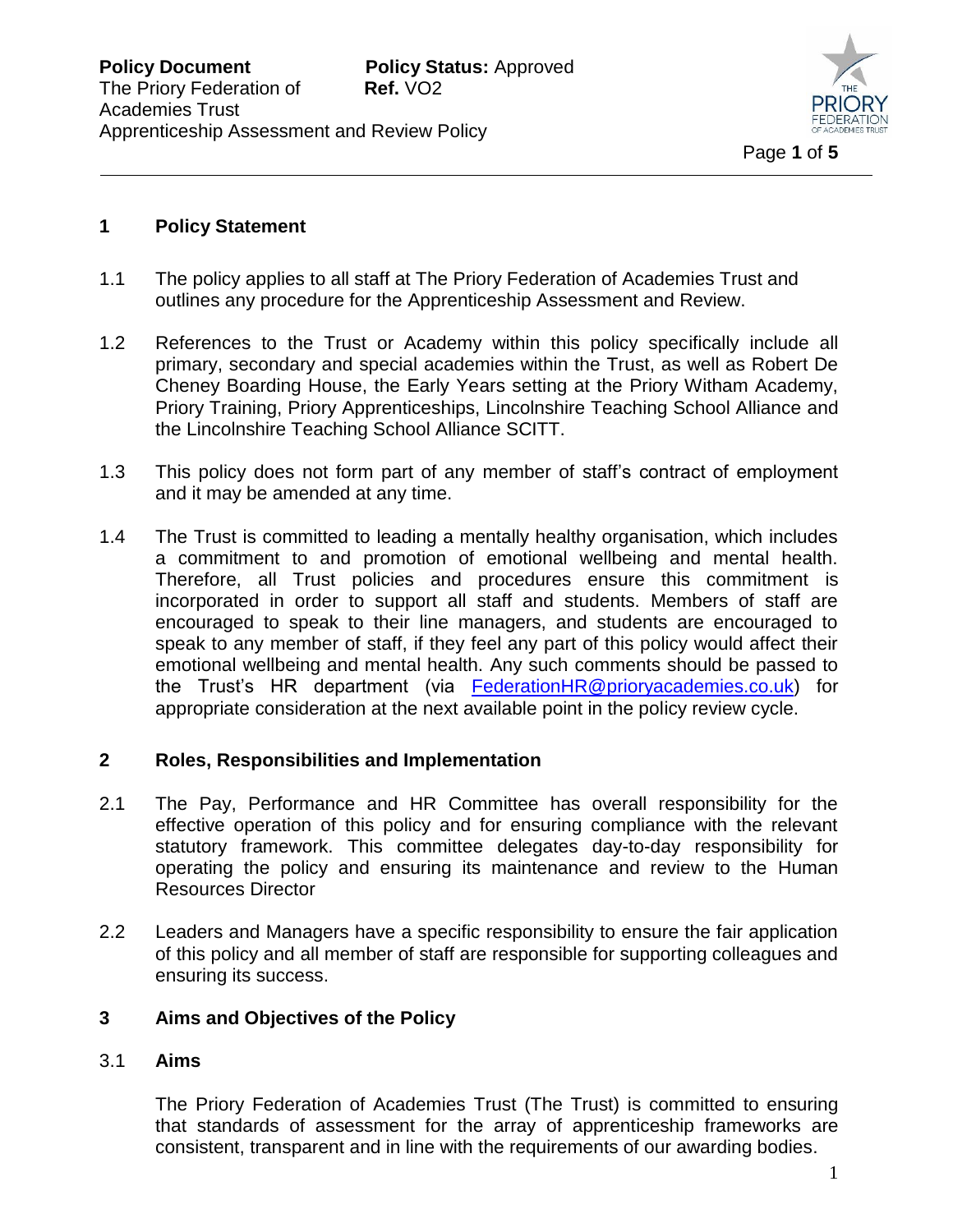

## 3.2 **Objectives**

- a) To ensure assessment practice is effective and satisfies the Awarding Body requirements
- b) To ensure that records are accurate, up to date and easily accessible by the learner, employer and those involved in the assessment and verification practices
- c) To ensure learners are given information, advice and guidance to support them in their learning programmes and with progression routes.
- d) To ensure effective and timely progression of learners throughout the qualification/programme
- e) To ensure learner reviews are completed in line with funding body requirements
- f) To ensure Health and Safety review requirements are met, in line with funding body requirements

### **4 Range and Scope of the Policy.**

The policy covers all apprenticeship related courses offered within the Trust.

#### **5 Assessor Requirements**

- 5.1 All the Trust assessors must be occupationally competent in the relevant areas. They must hold a relevant assessor qualification (for example, TAQA, A1/V1, D32/D33). Assessors should understand the key/core skills for these qualifications if they are assessing and supporting learners in them.
- 5.2 Assessors are responsible for ensuring that initial assessment is completed with each learner. This activity should include identifying training needs and planning those needs to be met, identifying evidence sources (including Accreditation of Prior Learning (APL) / Accreditation of Prior Achievement) and planning for structured presentation of evidence and achievement of the learning outcome and recorded on the Visit Record, Feedback and Future Assessment Plan Form. Assessment terminology, for example APTEM *(*the apprenticeship and vocational training delivery platform), should be made familiar to the learners for which the assessors have been adequately prepared, use materials which are free from discrimination or stereotyping of any form and provide clear unambiguous feedback to learners to further aid their learning and development.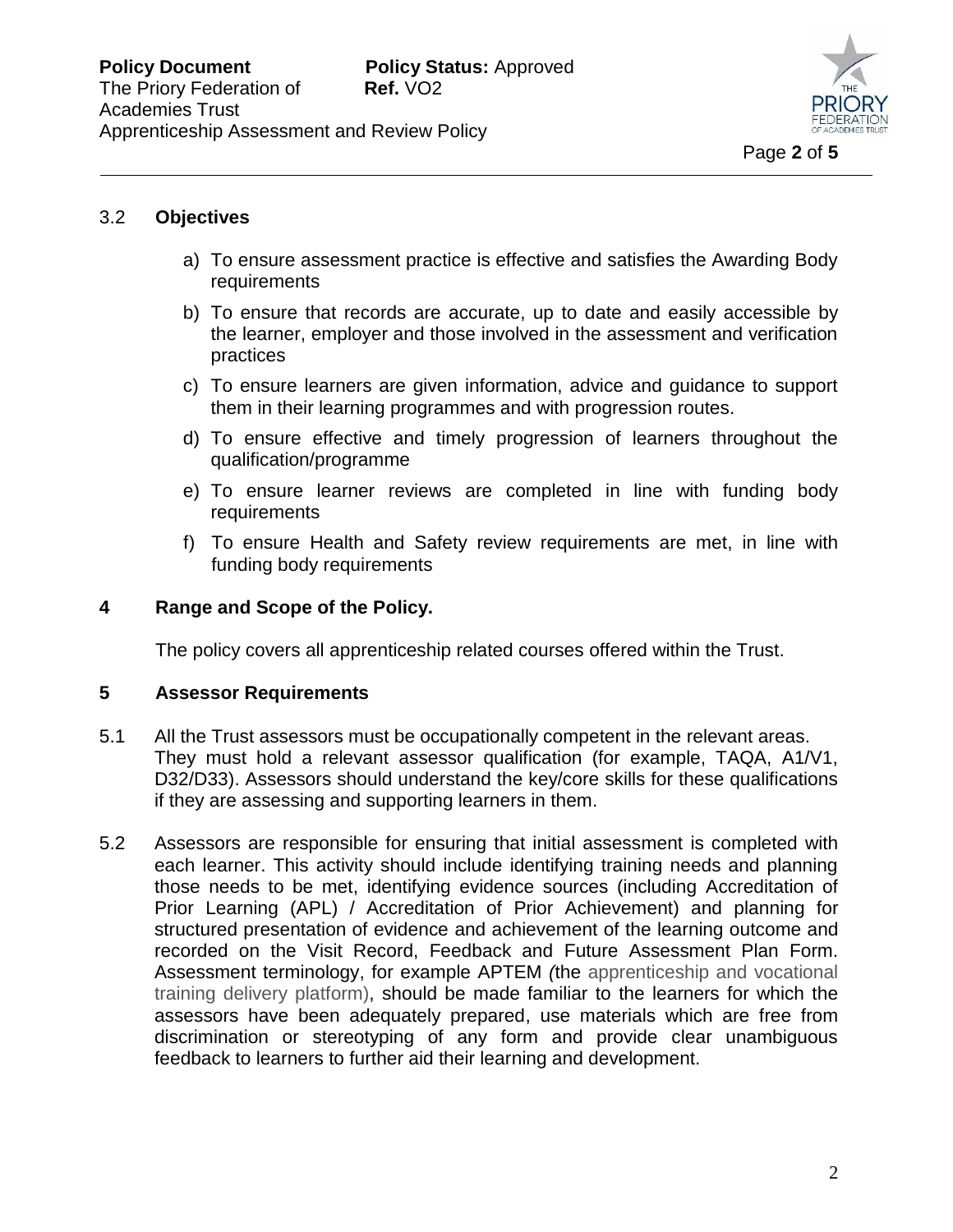

#### **6 Assessment**

- 6.1 Assessment involves making objective and impartial judgements based on evidence gathered from a range of sources to determine the extent to which an apprentice demonstrates achievement of the performance requirements set out within the competency standard.
- 6.2 Assessment must be used to establish competent performance, knowledge and understanding for frameworks and skills, knowledge and behaviours for apprenticeship standards of a learner against Awarding Body standards. Assessment must follow the process of planning, collecting evidence (direct and/or indirect), judging each item in terms of validity, currency and authenticity and making a decision as soon as evidence is sufficient to indicate competence and meet the required learning standard. Assessors must ensure that the best and most cost-effective assessment methods are used. Assessors must ensure that sound and best assessment practice is followed and that assessment decisions are valid. Records and documents must be completed accurately and in sufficient detail and the procedures frequently reviewed and evaluated. For all standards all the relevant awarding body EPA paperwork and systems must be completed before entering the stage where the employer 'signs-off' the apprentice as ready for the EPA gateway.
- 6.3 A high quality assessment will satisfy the following accepted assessment principles:
	- Standard a clear standard exists against which assessment can be assessed.
	- Authenticity what is assessed is produced by the learner and no one else
	- Currency the evidence is up to date and relevant to the standard
	- Validity the assessment method is appropriate to the evidence requirements of the standard
	- Reliability the method of assessment produces evidence that clearly demonstrates that the standard has been met
	- Fairness all candidates have an equal opportunity to attain the standard
	- Consistency the standard is applied consistently to all candidates in all assessment situations
- 6.4 Where learners are falling below required targets or standard on the agreed timeframe an action plan will be implemented to ensure learners can achieve assessment criteria and meet required standards.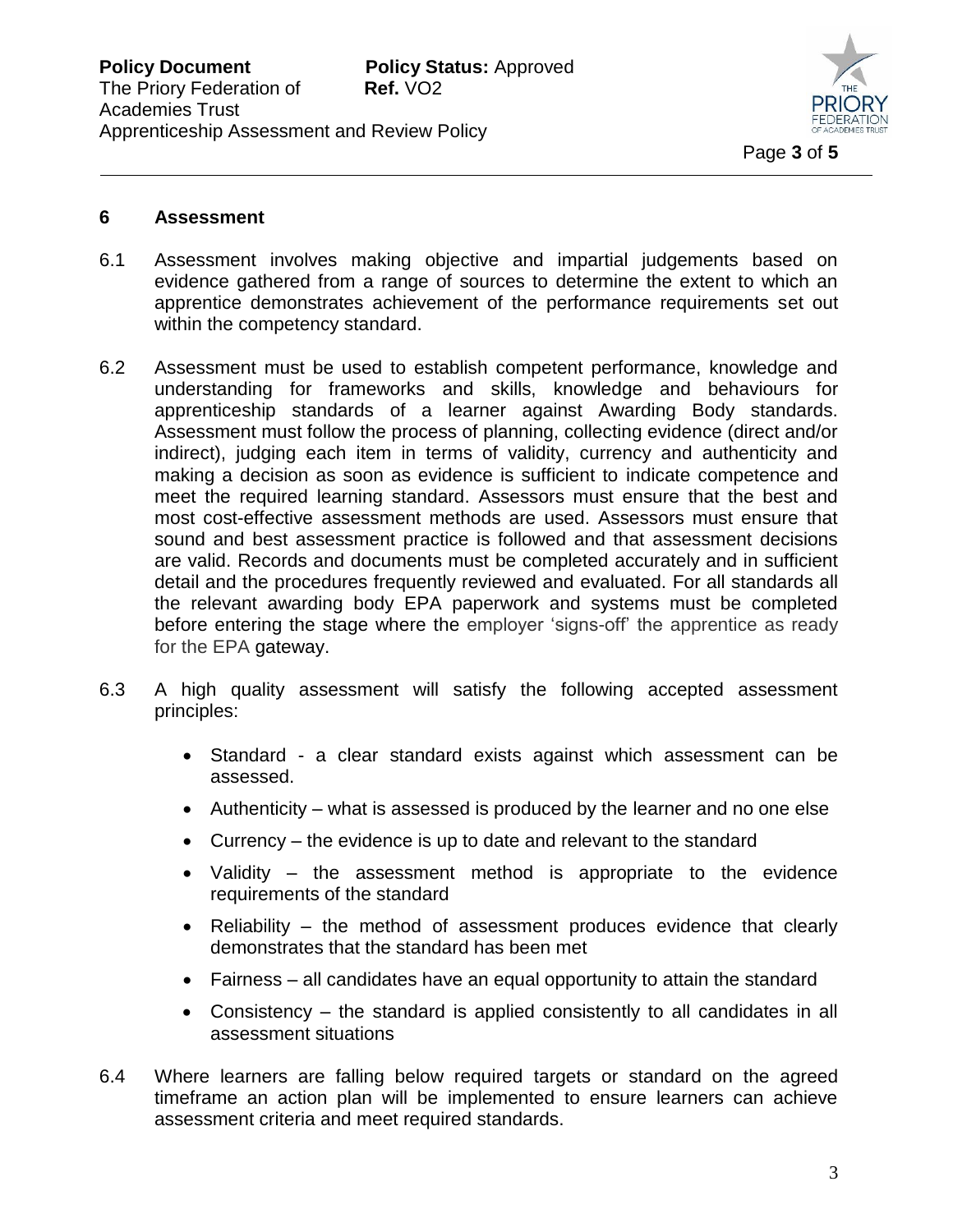

#### **7 Review**

- 7.1 Reviewing is the process for reviewing progress against the Individual Learning Plan (ILP) or equivalent and should be conducted at agreed intervals with the learner/client and line manager. The frequency of reviews must be in line with funding body requirements, both in terms of content and timing.
- 7.2 Copies of Internal Verification and External Verification reports should be provided to the Head of Quality who is ultimately responsible for the Quality Assurance of the provision and acting upon and monitoring any action points contained within the report.

#### **8 Health and Safety**

- 8.1 Once the initial Health and Safety vetting procedures have been completed, it is essential that Health and Safety provision in the workplace is continuously monitored to ensure that standards are maintained and are not deteriorating.
- 8.2 The due date for the first monitoring visit will be determined according to the vocational risk banding for the employer and will be recorded on the continuous Health and Safety monitoring form located in the learner file. It is the assessor's responsibility to diarise to undertake this.
- 8.3 Progress reviews have an element of Health and Safety within them to ensure that Health and Safety risks are minimised. Any concerns raised from the progress reviews in relation to Health and Safety should be discussed with the Head of Priory Training who will initiate appropriate action.
- 8.4 All assessment, review and Health and Safety documentation must be kept in the learner file which should be kept in a locked location within the training centre and be made available for monitoring and audit purposes on request.

#### **9 Policy changes**

This policy may only be amended or withdrawn by The Priory Federation of Academies Trust.